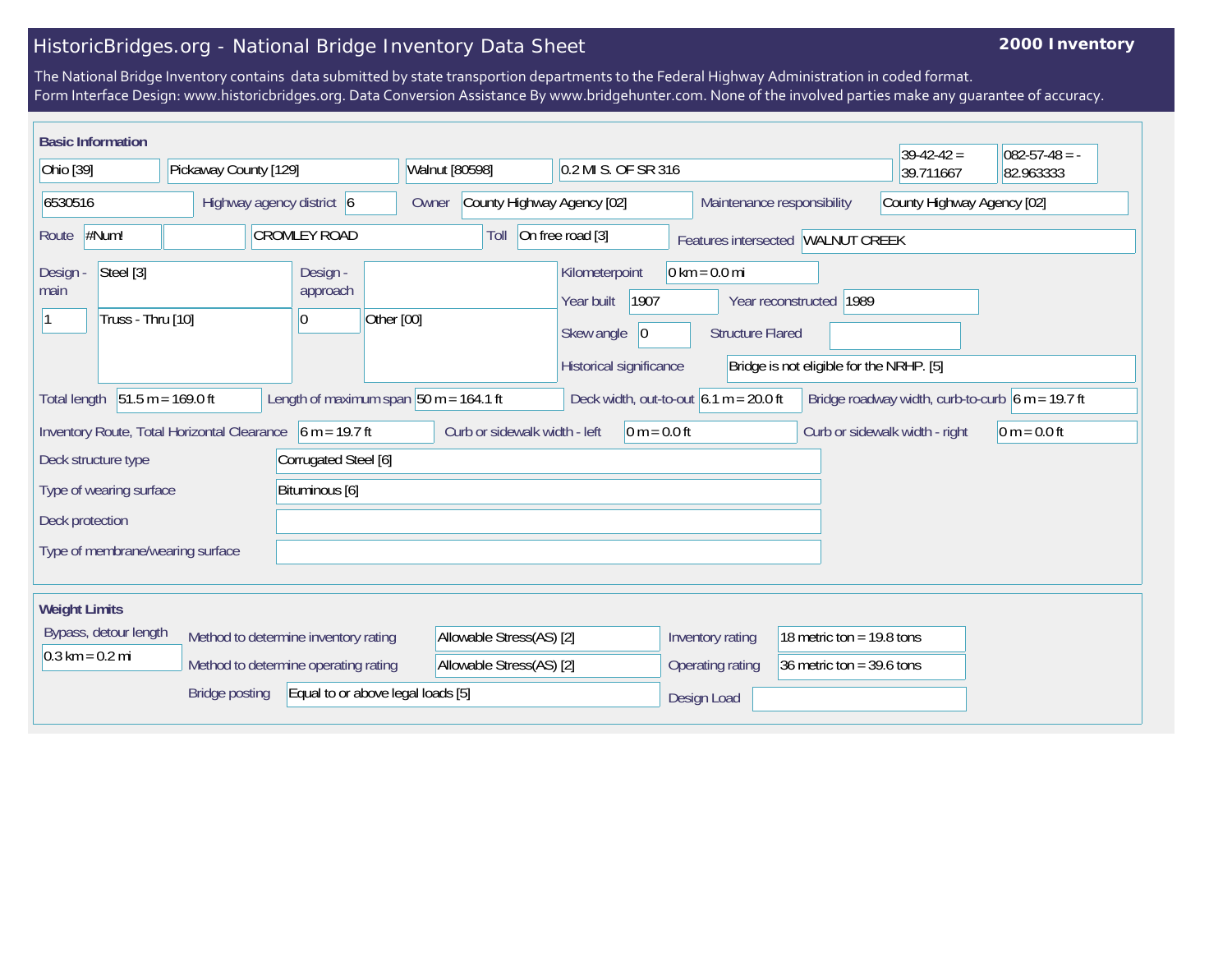| <b>Functional Details</b>                                                                                                                           |                                                                                         |  |  |  |  |  |  |  |  |  |
|-----------------------------------------------------------------------------------------------------------------------------------------------------|-----------------------------------------------------------------------------------------|--|--|--|--|--|--|--|--|--|
| Year 1973<br>2015<br>230<br>Average daily truck traffi   0<br>Future average daily traffic<br>$ 310\rangle$<br>Average Daily Traffic<br>%<br>Year   |                                                                                         |  |  |  |  |  |  |  |  |  |
| Road classification<br>Local (Rural) [09]                                                                                                           | Approach roadway width<br>$6.1 m = 20.0 ft$<br>Lanes on structure  1                    |  |  |  |  |  |  |  |  |  |
| Type of service on bridge   Highway [1]                                                                                                             | Direction of traffic One lane bridge for 2 - way traffic [3]<br>Bridge median           |  |  |  |  |  |  |  |  |  |
| Parallel structure designation<br>No parallel structure exists. [N]                                                                                 |                                                                                         |  |  |  |  |  |  |  |  |  |
| Waterway [5]<br>Type of service under bridge                                                                                                        | Navigation control<br>Lanes under structure<br> 0                                       |  |  |  |  |  |  |  |  |  |
| Navigation horizontal clearance $ 0 = N/A$<br>$0 = N/A$<br>Navigation vertical clearanc                                                             |                                                                                         |  |  |  |  |  |  |  |  |  |
| Minimum navigation vertical clearance, vertical lift bridge<br>Minimum vertical clearance over bridge roadway<br>$4.04 \text{ m} = 13.3 \text{ ft}$ |                                                                                         |  |  |  |  |  |  |  |  |  |
| Minimum lateral underclearance reference feature Feature not a highway or railroad [N]                                                              |                                                                                         |  |  |  |  |  |  |  |  |  |
| Minimum lateral underclearance on right $0 = N/A$                                                                                                   | Minimum lateral underclearance on left $0 = N/A$                                        |  |  |  |  |  |  |  |  |  |
| Minimum Vertical Underclearance $ 0 = N/A$                                                                                                          | Minimum vertical underclearance reference feature Feature not a highway or railroad [N] |  |  |  |  |  |  |  |  |  |
| Appraisal ratings - underclearances N/A [N]                                                                                                         |                                                                                         |  |  |  |  |  |  |  |  |  |
|                                                                                                                                                     |                                                                                         |  |  |  |  |  |  |  |  |  |
| <b>Repair and Replacement Plans</b>                                                                                                                 |                                                                                         |  |  |  |  |  |  |  |  |  |
| Type of work to be performed                                                                                                                        | Work done by                                                                            |  |  |  |  |  |  |  |  |  |
|                                                                                                                                                     | Bridge improvement cost<br>Roadway improvement cost                                     |  |  |  |  |  |  |  |  |  |
|                                                                                                                                                     | Length of structure improvement<br>Total project cost                                   |  |  |  |  |  |  |  |  |  |
|                                                                                                                                                     | Year of improvement cost estimate                                                       |  |  |  |  |  |  |  |  |  |
|                                                                                                                                                     | Border bridge - state<br>Border bridge - percent responsibility of other state          |  |  |  |  |  |  |  |  |  |
|                                                                                                                                                     | Border bridge - structure number                                                        |  |  |  |  |  |  |  |  |  |